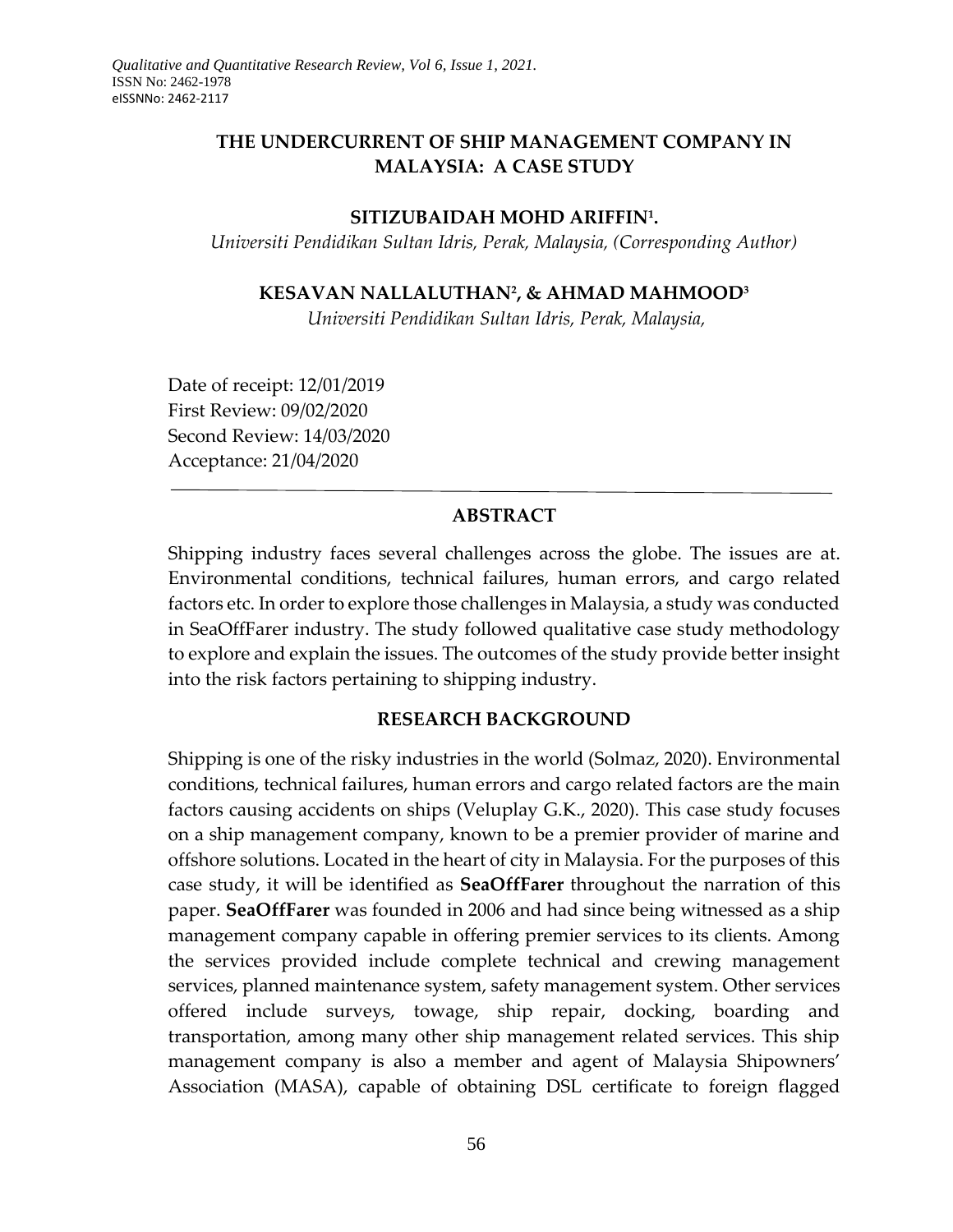vessels trading in Malaysian waters. **SeaOffFarer** is among the many ship management companies in Malaysia that assume a significant role in the integrated maritime transportation system. However, just as how every organization including multinational companies experience challenges amid Covid19 pandemic, **SeaOffFarer** is also not spared from organizational crisis.

#### **PROBLEM STATEMENT**

Some top challenges facing the shipping industry currently such as the requirement in fulfilling International Maritime Organization (IMO) CO2 emissions regulations, financing issues in adapting Environmental, social and governance (ESG**)**, the capability in adopting climate goals through climate alignment initiative such as The Poseidon Principles**,** Safety Management Systems will need to document compliance, head hunting for suitable leader in navigating the shipping business, embracing new technologies, and capital market issues (Charles, 2020). The turbulence facing the shipping industry has been a long-standing issue, citing Malaysia Shipowners Association (MASA), which highlighted the shipping industry in Malaysia has been overwhelmed by rising operating costs, including higher fuel and manning costs and poor market conditions (BorneoPost, 2013). The climate of the shipping industry is further enflamed by the rage of Covid19 pandemic, causing disorderliness leading to port congestions, disordered supply chain, shortage and stranded of shipping crew, insurance conundrums due to the disruption of shipping and logistics, and legal disputes (TheMaritimeExecutive, 2020). However, scarcity of research is apparent to understand the tacit factors influencing the ship management company's performance failures. This study aims to explicate the problem, which is the frequent vessel downtime, by using fishbone analysis and offer applicable strategies in addressing the issues raised.

#### **METHODOLOGY**

This study assumes relativist ontology, citing Guba & Lincoln, 2005) with the assumptions that there exist multiple, socially constructed realities ungoverned by natural laws (Yasir, 2019). Based on epistemological stance of interpretivism which is subjective epistemology (Yasir, 2019), this study serves to obtain understanding of the social phenomenon under study and acknowledge the importance of participant's subjectivity as part of this process (Yasir, 2019). The complexity of phenomena and rare events such as corporate failures, justify for a case study (Boodhoo, 2009). This will help to elucidate how events occur, therefore will provide useful insights for business organizations (Boodhoo, 2009).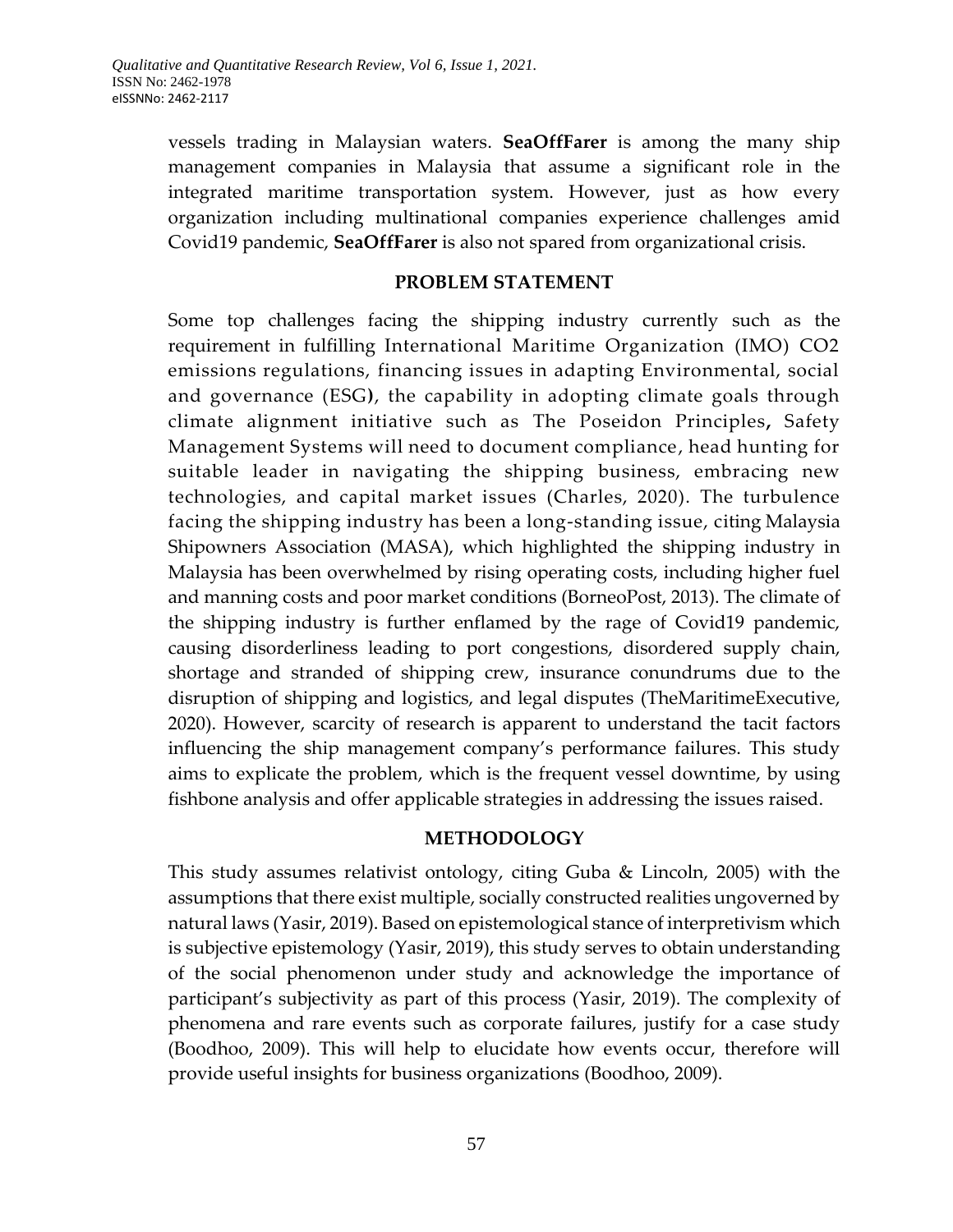Ethical aspects were given considerations, whereby the privacy and confidentiality of organization and individuals participated in the study remain protected during and after the completion of research process, which explain the use of SeaOffFarer as the fictitious name replacing the actual name of the ship management company operated in Malaysia. Corresponding with this study's interpretive stance along with abductive research logic, the empirical material focused on the experiences of actors, which helped in explaining the process that potentially led to the issue raised, highlighting the vessel downtime frequently experienced by shipping companies.

Themes generation and coding is the most recognized and used analysis method for qualitative empirical material (Yasir, 2019). These qualitative empirical materials were obtained through informed consent before conducting the recorded interviews. Subsequently, the fishbone diagram was chosen among others because it is a common tool used for a cause-and-effect analysis to identify a complex interplay of causes for a specific problem or event (Mohammed, 2020). There are a total of seven transcriptions of audio recording from the interviews conducted. The excerpts will be shown in the analysis section.

# **APPLYING FISHBONE DIAGRAM IN THE CONTEXT OF SHIP MANAGEMENT COMPANY**

Known as Ishikawa diagrams or cause-and effect diagram, and widely known as Fishbone Diagram, is a graphical technique to indicate several causes of a specific event or phenomenon (Coccia, 2020). This study firstly conducted by identifying the six classic variables as proposed by Ishikawa (1968) which are equipment, people, process, material, environment, and management (Fajar, 2019). The issues faced by SeaOffFarer can be dissected into six-point analysis, in line with Ishikawa's proposed six variables.

Firstly, issues may derive from **people**. The nature of maritime transportation that is constantly exposed to collision, explosion, external hazards, machinery failure, fire, flooding, handling equipment failure (Burcu, 2020) requires every crew on the vessel to be highly competent, and with extreme emphasis on high level of accuracy of work output. Issues with people also involve with the work culture of offshore and onshore crew. Given the high risk high reliability nature of shipping activities, the work culture leans heavily towards maritime safety. Second, the **work processes**, including standard operating procedures (SOP) are simplified and must be easily comprehensible by each and every crew on board in order to achieve safe, consistent and targeted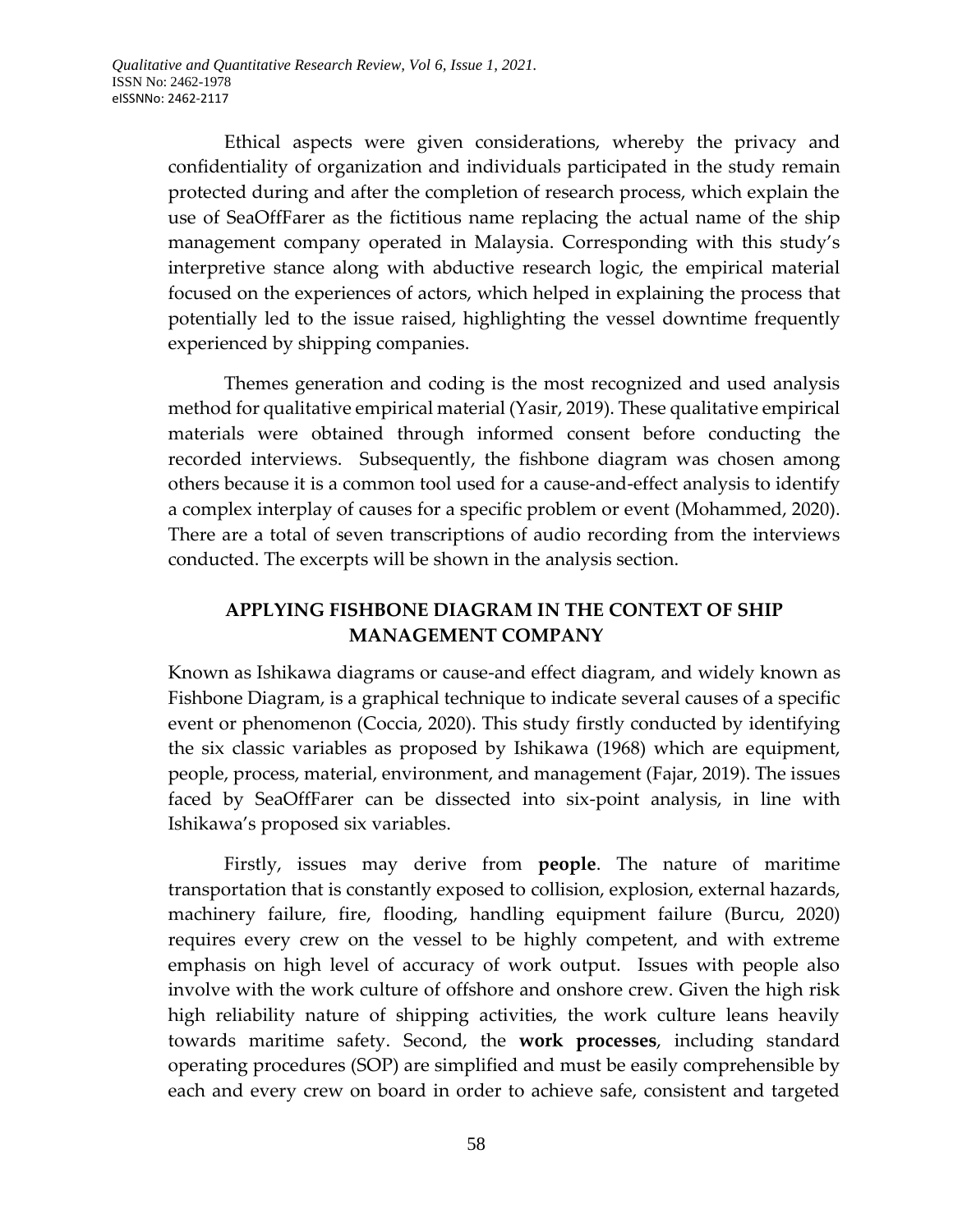result. Thirdly, **equipment's** in a shipping company are referred to the whole main and essential equipment onboard the ship. Fourthly, the **materials** involved in a shipping company include deck and engines spares, hand tool and wrenches, hoses, and couplings, valves and pipefitting, lifting slings, shackles, wire ropes. Fifthly, **management** in a shipping company, on the other hand, are referred to onshore and shipboard management system, also considered as what is commonly known as key performance index (KPI). Ship management company, as the name proposed, is operated by independent companies as in the case of SeaOffFarer, and manages ships for the ship owner. Lastly, **environmental factors**, such as wave conditions are factors which restricts offloading operations and leads to downtime in Malaysian waters (Patel, 2020). Figure 1 illustrates the first stage of fishbone analysis by placing the six main variables specific to ship management company.



**Figure 1: 1st Stage**

The second stage is by plotting the 7 empirical materials transcribed from the recorded conversations obtained from the research participants onto the fishbone diagram, which is illustrated in Figure 2. The following are excerpts from the research participants that will be plotted into the fishbone diagram.

**Research participant 1**: "*Vessel down time caused by break down of main machinery onboard. The root causes could be poor planned maintenance, lack of spares, poor enforcement system, poor communication, and feedback from the vessel, etc on the technical and human operation issues".* 

**Research participant 2**: "*Over spending in operational cost that already has been budgeted and accounted for. The huge cost involved is normally for unforeseen breakdown of the essential equipment, poor planning and coordination of spares, emergency engagement of contractors with open quotation, poor trouble shooting methods and wrong expertise used for wrong job, poor quality of seafarers, etc".*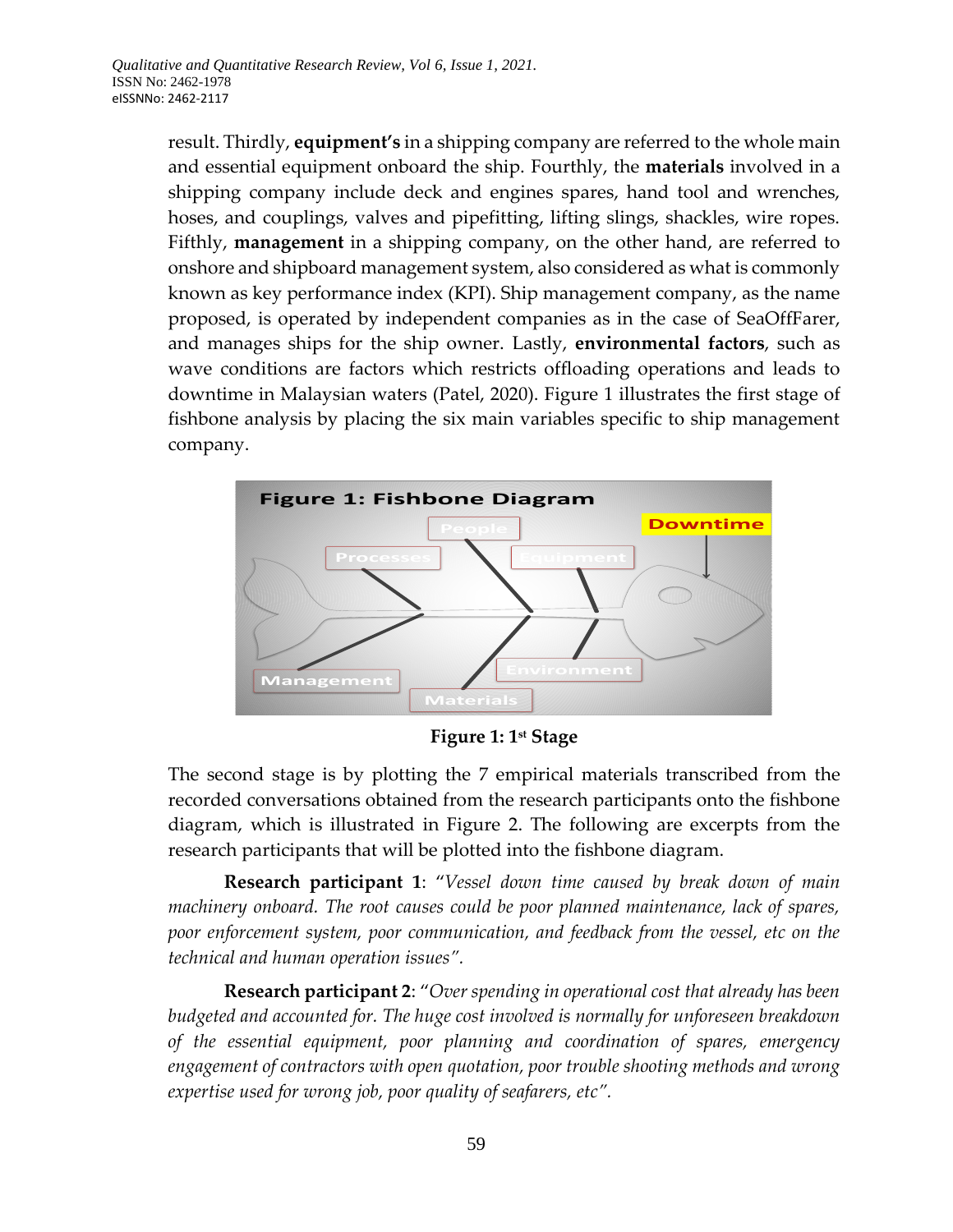*Research participant 3: "There were times, due to cost cutting initiatives and non-availability of ready spares in the market, SeaOffFarer resort to delivering substandard quality of spares, which shorten the life span of the machineries, resulting in down time of the vessel".* 

**Research participant 4**: "*There were coordination issues between technical department with other departments. Technical department is taking all the lead for ship purchase, crewing and documentations". With only one person to do the various job functions, it's not likely for one person to manage the various workload.* 

**Research participant 5**: *"In technical side, SeaOffFarer could see that most of key staffs are limiting the job scope to their territory without bother to do more. This is limiting the company to progress further".* 

*Research Participant 6: "The support from top level management is difficult as the highlighted issues are not being solved at high level" - In order for company to perform and progress well, SeaOffFarer needs company team members to share the workload equally and come out improved and efficient system for all team members".* 

**Research participant 7**: *"There is no proper documentation to the statistic of incidents captured for case study to prevent recurrence and also serve as learning curve for sea staffs in other vessels for better operational improvement".* 



**Figure 2: Stage 2 Analysis**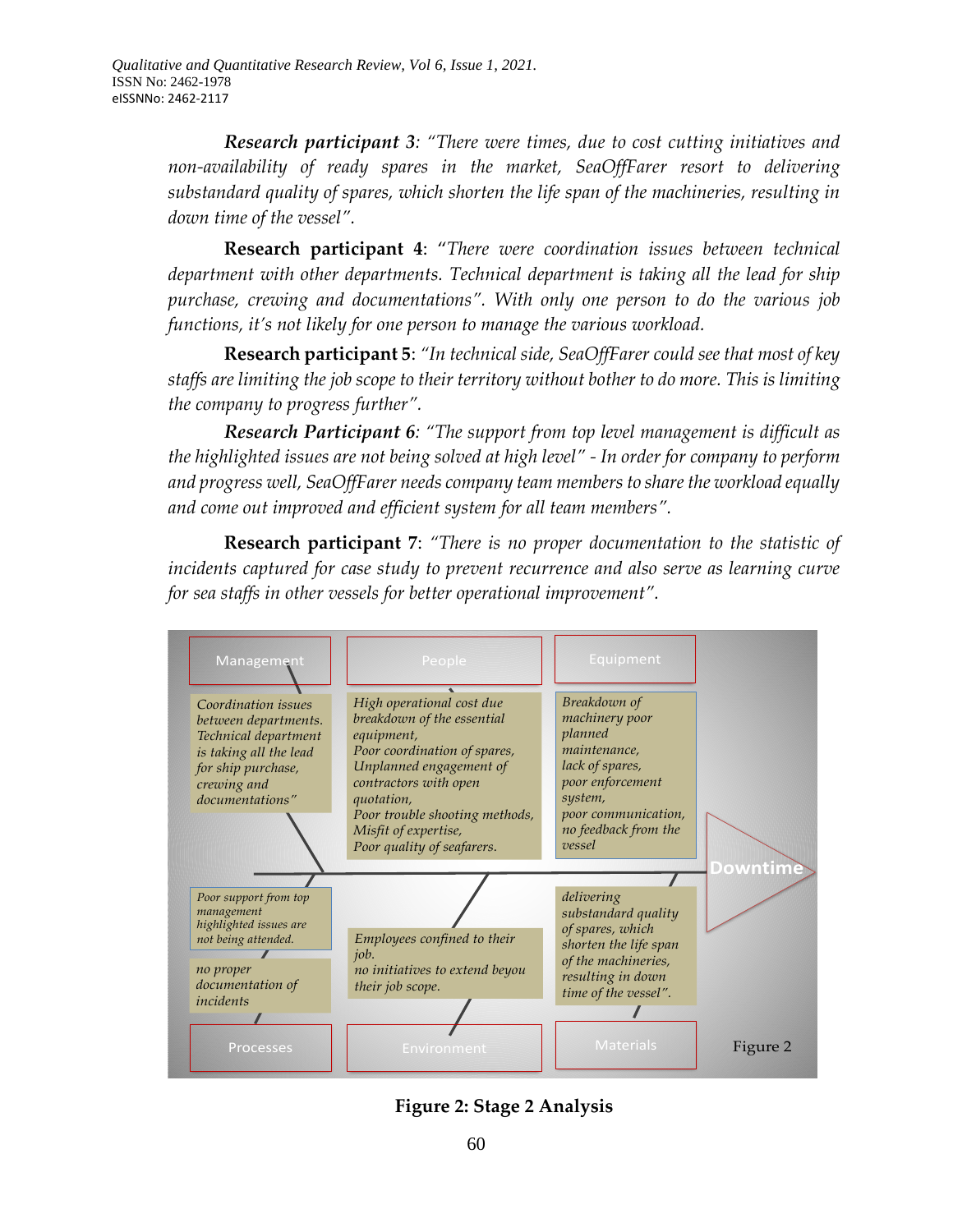Stage 2 analysis (Figure 2) displays all the main excerpts that have been plotted in the fishbone diagram. The completion of the stage 2 analysis will enable a view of some mismatches between the issues raised and the variables being plotted. Based on Figure 3 as shown below, the plotting is further refined by narrowing the elements that are most fitting for each of the six elements. For example, coordination issues between department should be moved to processes; poor support from management should then be moved to management; high operational cost due to breakdown and unplanned engagement of contractors with open quotation should also be moved to management; employees confined to their job with no initiatives to perform beyond their job scope should be plotted under processes.



**Figure 3: Stage 3 Analysis**

The completion of stage 3 analysis (Figure 3) will allow a graphic understanding of the issues that are mainly concentrated in people, followed by leadership issues, materials, processes, and equipment. The following section provides an elaboration on the analysis findings.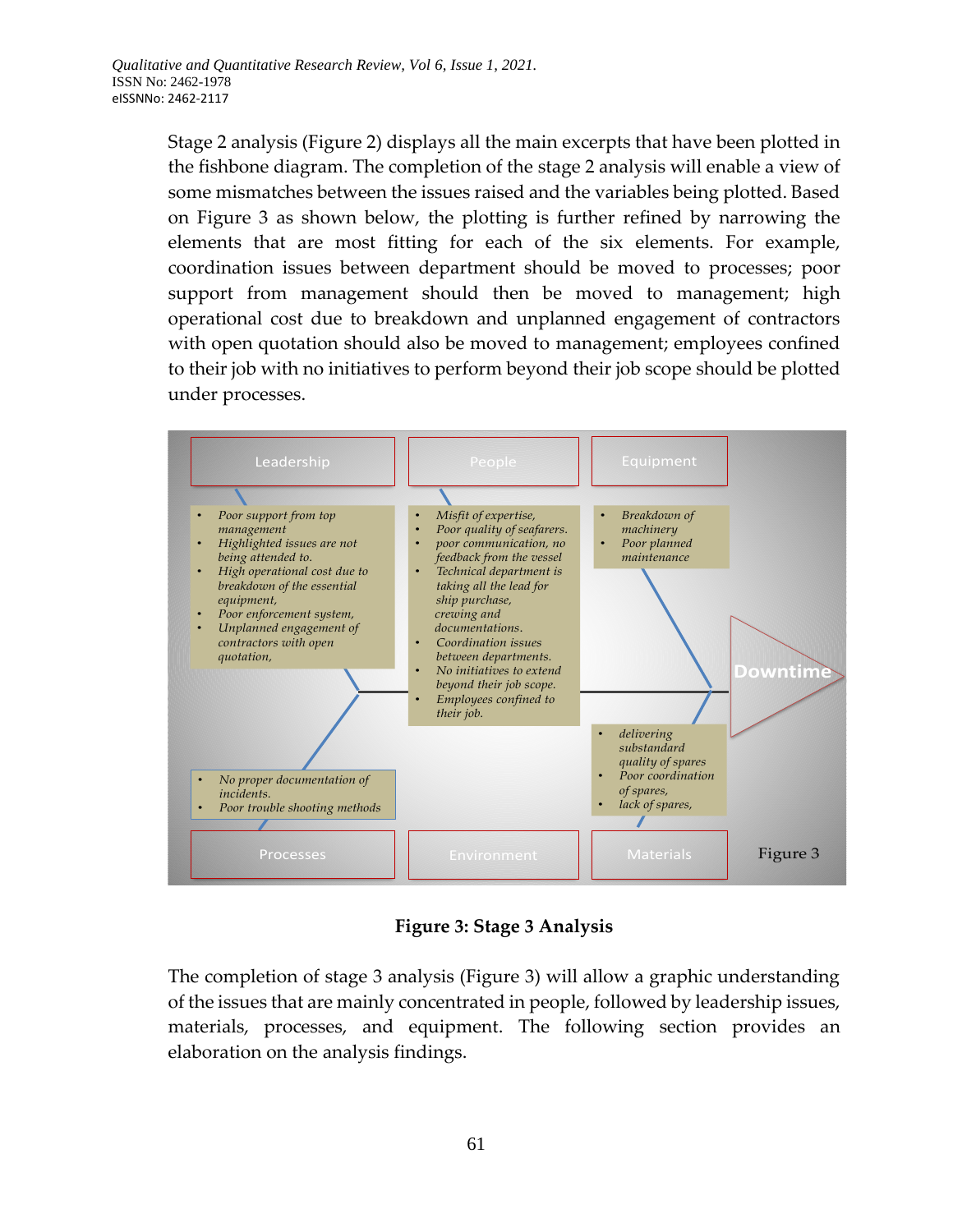### **CRITICAL ANALYSIS**

This section provides a critical analysis, supported with most recent literatures to explain the rationale of the issues raised by the research participants. Discussion includes refining the causes and effects to vessel downtime, which lead to only five elements, arranged in ascending order of their concentration, which are equipment, processes, materials, leadership, and people. Discussions are as follows:

### **Equipment**

Maintenance is defined by the causes that motivate actions of maintenance initiate, which has evolved from corrective maintenance to preventive maintenance, up to condition-based maintenance (CBM), an approach that initiate maintenance according to the status of the component, monitored with methods ranging from visual inspections to continuous sensor-based analysis with real-time process data (Veronica, 2020). The main objective of maintenance is to minimize the frequency of failure in equipment that will lead to vessel downtime (Veronica, 2020). Therefore, the breakdown of machinery and poor planned maintenance leading to vessel downtime as the main concerns raised by the research participants are legitimate.

#### **Processes**

Maritime safety is defined as a situation in which the threat of a marine casualty that could cause harm to a person or damage to either the environment or property is kept to an acceptable level (Dorota, 2020). Research participants' concerns over no proper documentation of incidents and poor trouble shooting methods are also justifiable as it is mandatory for shipping industry to conform to International Management Code for the Safe Operation of Ships and for Pollution Prevention (International Safety Management Code – ISM Code), which was adopted by the International Maritime Organization (IMO) and is mandatory to be complied by all ship operators (Dorota, 2020). It was reported that enhanced safety-related training, trusting relationships among crewmembers, safety-oriented culture, and feedback on reported near-misses positively related to a higher reporting frequency (Nermin, 2020). Seafarers' challenges in identifying near-miss events was found to be one of the major barriers to efficient near-miss reporting at sea (Nermin, 2020). Reporting culture is also discouraged due to fear of blame, getting someone into trouble, guilt, and embarrassment (Nermin, 2020). Therefore,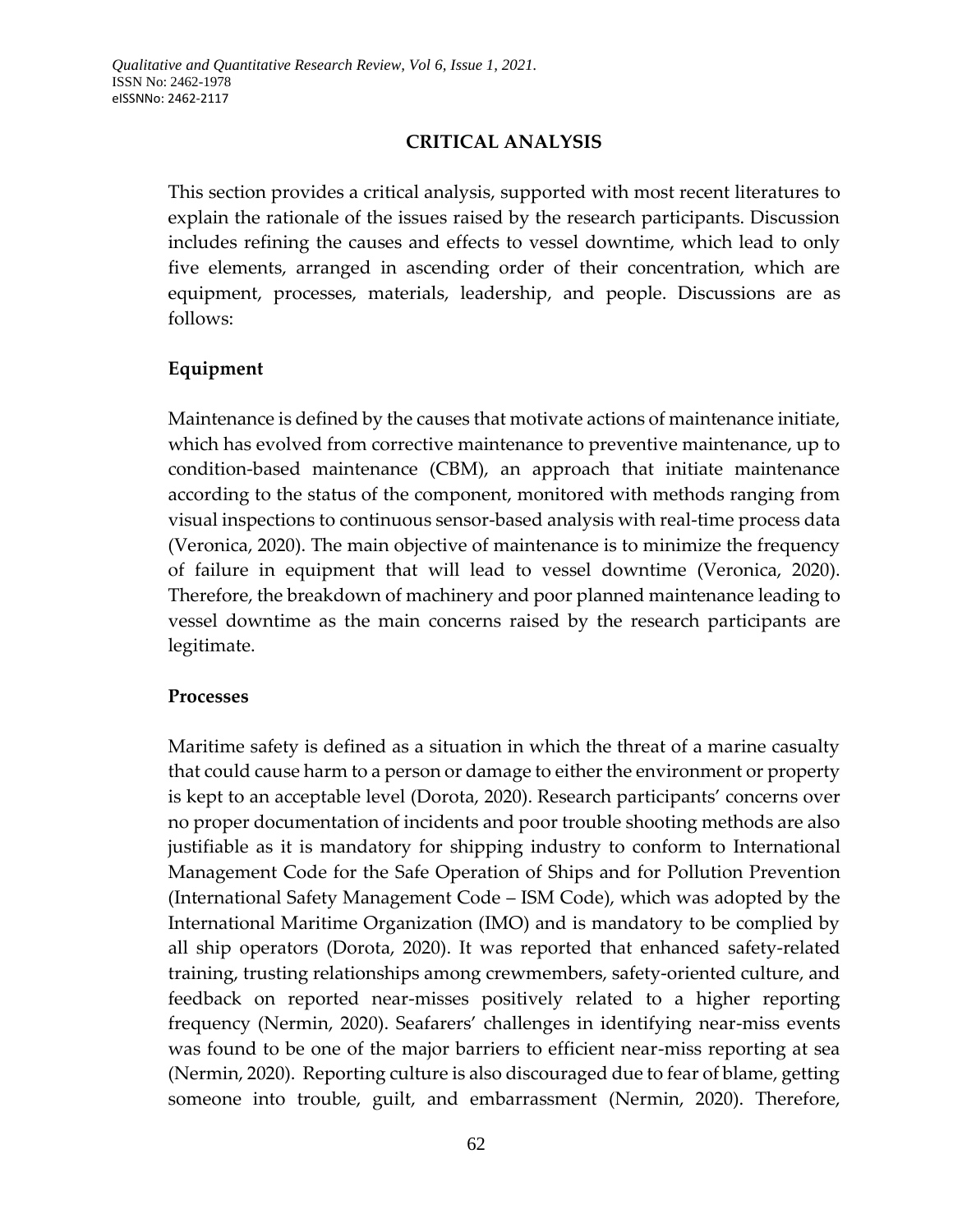SeaoffFarer had compliance issues as the seafarers were not following the standard operating procedures outlined.

# **Materials**

The concerns raised by the research participants with regards to the poor quality of vessel spare parts that they believed to be the cause of the vessel downtime are also valid. The challenges in managing spare parts in the context of shipping industry can be observed from the issues of storage which may incur additional warehouse cost, degradation issues, demand prediction problem (Kian, 2019). The unavailability or poor quality of spare parts can lead to long machine downtimes or disruptions in the relevant production or service system (Kian, 2019). Therefore, the conventional forecasting methods that SeaOffFarer is adopting are suggested to be inefficient, as it ignores the condition of the shipping system in which spare parts are used, subsequently leading to poor demand forecast and disorganized management of spare parts (Kian, 2019).

### **Leadership Issues**

It was claimed that several changes to the structure of the shipping industry, that influence employees' deviant behavior, such as the rise in ship owners' use of ship management company, ship owners' ability to source seafarers from cheaper labour supply countries, downsizing which lead to the bare minimum requirement of seafarer, and from permanent to contract work arrangement (Helen, 2020). Research participants' concerns such as poor support from top management whereby their grievances were not being attended to may be relevant to the issue of SeaOffFarer, being the ship management company's responsibility in managing the seafarer, therefore the ship owner has no direct relationship with those on board the vessels they own (Helen, 2020). Downtime or failure of any part of the ship will likely to increase the operational cost (Burak, 2020), which corresponds with research participants' concerns over *high operational cost due to breakdown of the essential equipment.* Another concern is the poor enforcement system, which could relate to leadership issues, such as inaccurate safety management, poor financial management, unauthorized engagement of contractors with open quotation, insufficient training which are often associated with the failure of leadership to establish safety culture (Kim, 2017).

# **People**

Juggling between requirements and satisfaction of the crew with the corporate interests of the ship makes a ship management company's role increasingly challenging (ATPI , 2018). SeaoffFarer appeared to be experiencing human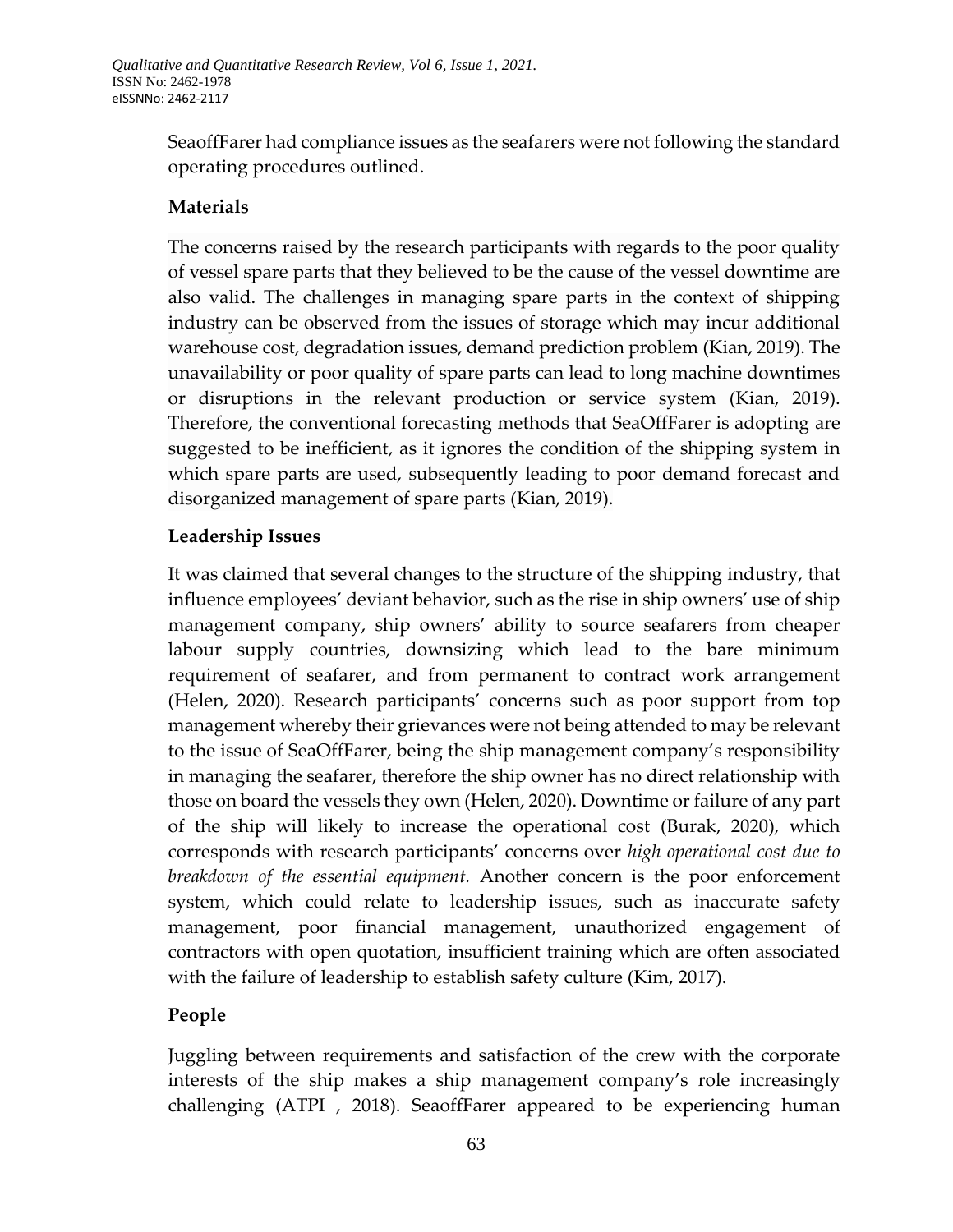resource issues involving people and work culture. Under Flag of Convenience (FOC), FOC registries do not impose restrictions on nationality of seafarers, therefore allowing ship owners and ship management companies to employ seafarers of any nationalities from labour supply countries (Lijun, 2021). It was also observed that shortages of qualified seafarers have been a dominant concern (Lijun, 2021). Given these fact, the misfit of expertise, poor quality of seafarers, poor communication between crew and management, seafarers confining job to their own, unwillingness to extend beyond their job scope is explicable. Further, SeaOffFarer is also experiencing coordination issues between departments that indicate communication and teamwork is hindering the smooth operational activities. However, the need to create a safety work culture as a condition for sustainable shipping, including the safe operation of ships in the environment (Dorota, 2020), emphasize the crucial need to address these people issues including unskilled labour issues to mitigate any forms of miscommunication that could eventually lead to vessel downtime.

It is worth investigating whether SeaOffFarer falls to the group of ship management companies that are inclined to recruit seafarers from cheap labour supply countries, as seafarers from these countries are often associated with disputed labour standard and substandard training qualities (Lijun, 2021). It is also justifiable to understand the nature of seafaring profession that is physically demanding, harsh and dangerous (Lijun, 2021). The seafarers often are deprived of adequate sleep to the point of fatigue (Lijun, 2021). According to Pollard et al (1990), downsizing has a negative impact on seafarers' fatigue, which in turn adversely impacts on occupational health and safety (Helen, 2020). Therefore, unfair workload distribution experienced by the SeaOffFarer's technical department crew may lead to work intensification that could compromise the safety not just the seafarer but the vessel as a whole.

### **STRATEGIC INTERVENTIONS**

The gravity of the issues faced by SeaOffFarer are organized in ascending order, in which SeaOffFarer is confronted with maintenance issues, followed by compliance issues, subsequently spare parts issues. Discussion is then focused on two main issues that SeaOffFarer will need to pay extra attention, which are leadership issues and people issues. The way forward in addressing the challenges experienced by SeaOffFarer is by revisiting these five areas. The following are some proposed interventions that could be referred to as guidelines: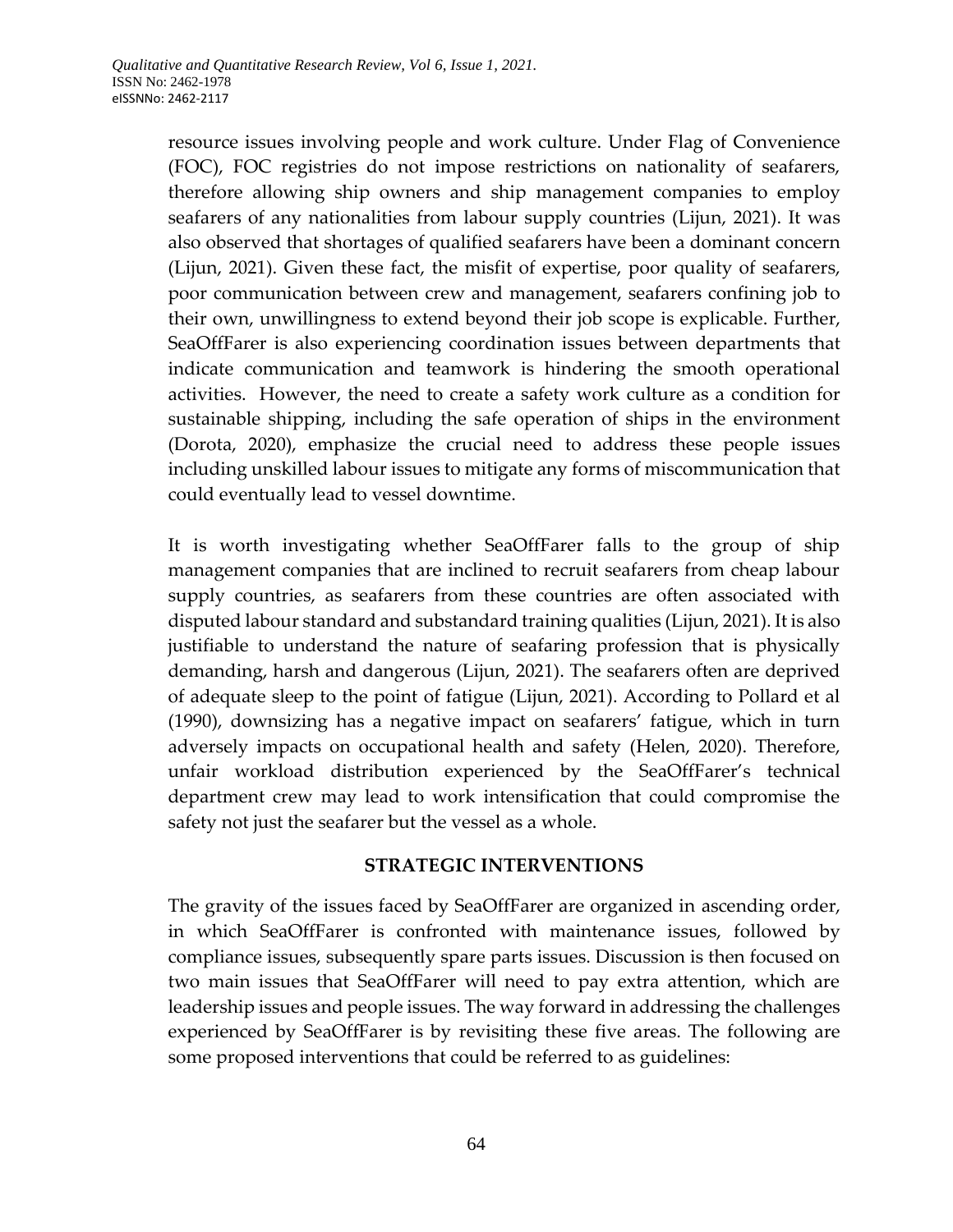# **Maintenance**

SeaOffFarer is suggested to ascertain which approach of maintenance that is currently being practiced, and to determine the feasibility and suitability of preventive, corrective, or condition-based maintenance in addressing the problems of machineries breakdown. This will help to improve the rapidity and exactness in their maintenance decision making (Veronica, 2020). SeaOffFarer may consider implementing maintenance onboard ship using maintenance management software. A planned maintenance system (PMS), which is now known as computerized maintenance management system (CMMS), which is a software solution allows operating personnel to plan, perform and document the maintenance procedures for system onboard at time intervals in accordance with the manufacturer requirements (Dragoș, 2020).

### **Compliance Issues**

The seriousness of non-compliance in work processes especially in high risk and safety-centric work condition such as shipping industry can never be compromised. A near-miss management system in shipping provide valuable instruments for enhancing safety onboard vessels (Nermin, 2020). Citing Oltedal (2011) highlighting the role of ship management companies in managing crew whereby ship owners had lost control over the evaluation of qualification, competency and training of the crew selected to man the ship (Yogendra, 2015). SeaOffFarer as a ship management company will need to revisit the work processes to incorporate standardized and comprehensible work processes with enforcement on safety culture. This will help in ensuring that every crew regardless of nationalities being recruited is able to comply.

### **Management of Spare Parts**

SeaOffFarer may consider adopting a more effective asset management strategy that combines advanced data analytics with maintenance and operational experience to reduce unplanned downtime (Subrat, 2020). This should help in addressing the non-availability, and late arrival of spare parts that are causing the vessel downtime.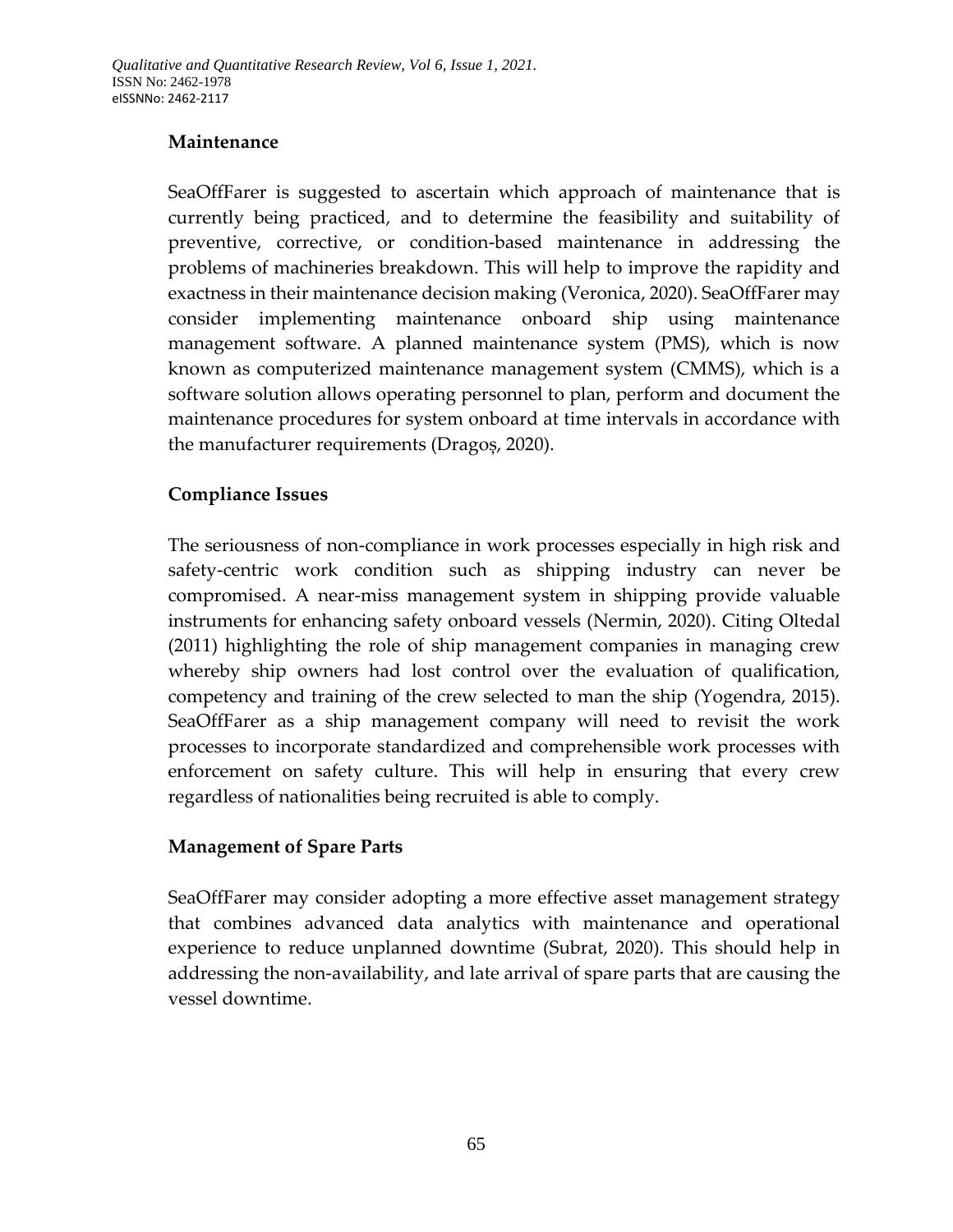## **Leadership Issues**

In one study conducted in Hong Kong reported the effects of national culture and leadership style on safety performance in bulk shipping companies. Study outcome indicated captain's leadership skills as an important factor affecting seafarers' safety behaviours (Chin-Shan, 2016), with transformational leadership being positively related to safety behavior (Chin-Shan, 2016). Citing Bass and Avolio (1997), transformational leadership advocates on individualized interaction, bring about better exchange quality and greater concern for welfare (Chin-Shan, 2016). This will help to address the issue faced by SeaOffFarer, with the presumption that SeaOffFarer employs crew of multi nationalities. In the selection process for potential top management position, including Captain, SeaOfffarer may consider transformational leadership skills as part of the criteria to be possessed by the potential leader candidate during the recruitment process. With the selection of suitable leadership, SeaOffFarer will not only address the poor enforcement system, but will enable SeaOffFarer to better manage any forms of unauthorized engagement of contractors, that could jeopardize the need in adhering to safety compliance.

### **People Issues**

Given the automation that is gradually taking place which had allowed redistribution of operational duties between machines and human, (Steven C. M., 2020), the number of crew operating in one vessel has reduced dramatically. This situation is relevant to what research participant 4's statement, which is, "….*with only one person to do the various job functions, it's not likely for me to manage the various workload.* SeaOffFarer will need to revisit the work processes so as not to impact on the crew's work-rest balance.

Some suggestions from the research participants, that should be taken into considerations include:

- To enhance and upgrade superintendent's skill set and competency level by internal and external training.
- To provide continuous and regular training to all crew to ensure competency level achieve standardized level.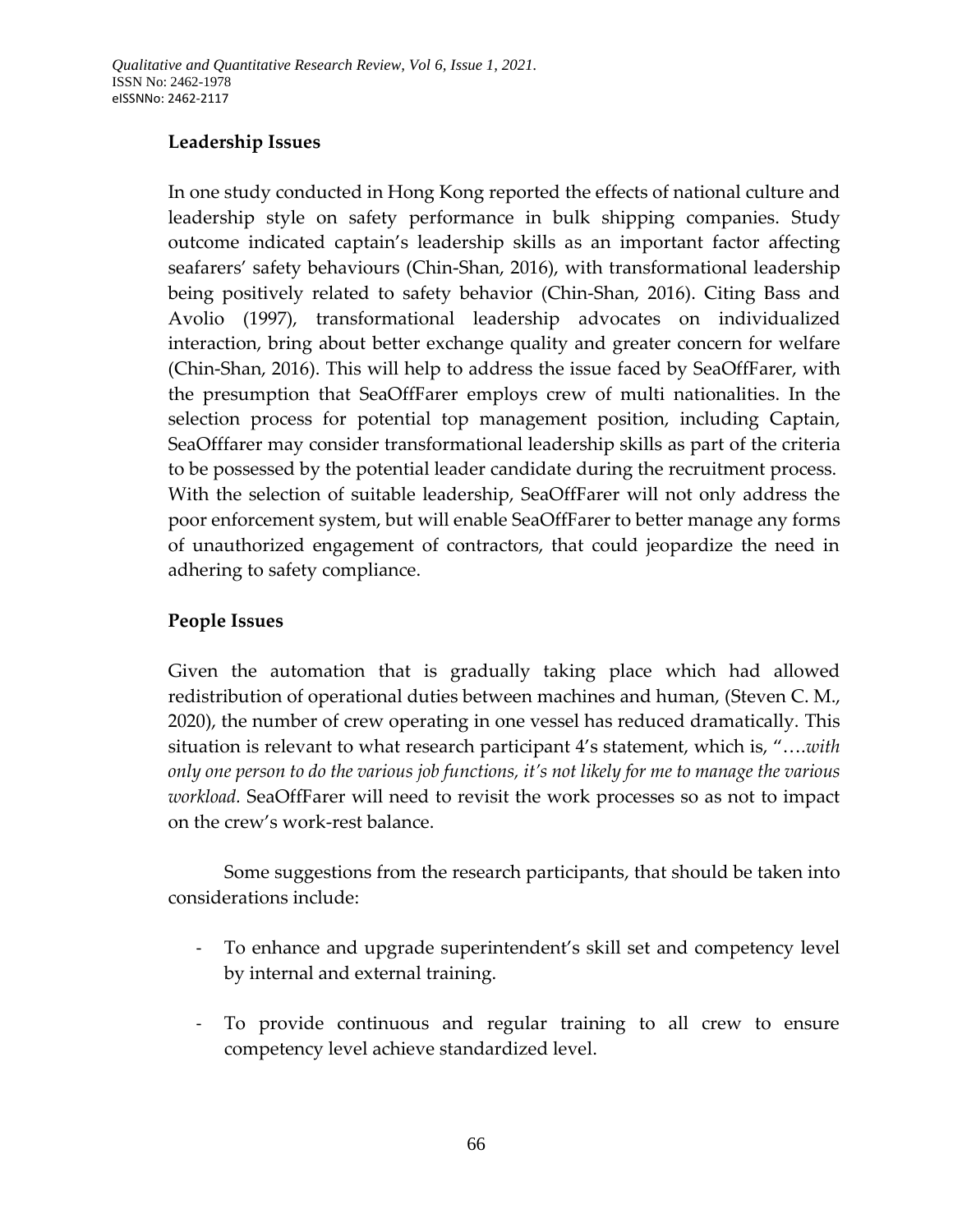- There should not be double standard in terms of safety. To ensure all crew including all management levels adhere to the standard operating procedures outlined.
- To revisit the work processes, including preventive and planned maintenance system that must be stringently followed.
- It is imperative for superintendent in-charge to walk around and maintain frequent ship visit. This will not only help by understanding the actual situations onboard, but also to offer a powerful message to all seafarers in terms of top management's concern with seafarers' performance, but also their overall well-being. This will help in elevating communication barriers given the multi nationalities of seafarers.
- There were poor design issues that were not being repaired due to noncompliance of reporting procedure.

## **CONCLUSION**

It is undoubted that shipping industry is lagging behind in terms of digitization. However, the issues faced by SeaOffFarer, which encompasses the overall management of people, machineries, spare parts, safety compliance issues, and most of all, leadership issues may justify the need, as suggested by Alexandros (2020), for remote monitoring of shipping and vessel digitization that could be applied in a gradual way beginning from areas of critical importance. Myriads of factors shipping industry is facing now that persuades a more effective management of shipping. Therefore, with safety as the background, SeaOffFarer should seriously consider moving towards digital transformation as a way of reducing cost with the objective of increased profits, but also systematically managing the efficiency and monitoring of the operational activities of the vessel and people.

#### **REFERENCES:**

Alexandros, M. a. (2020). Management of Ships and Shipping Companies the Digital Way: What Is Ahead? *Modern Economy, 2020, 11, 1263-1279 https://www.scirp.org/journal/me, 11*, 1263-1279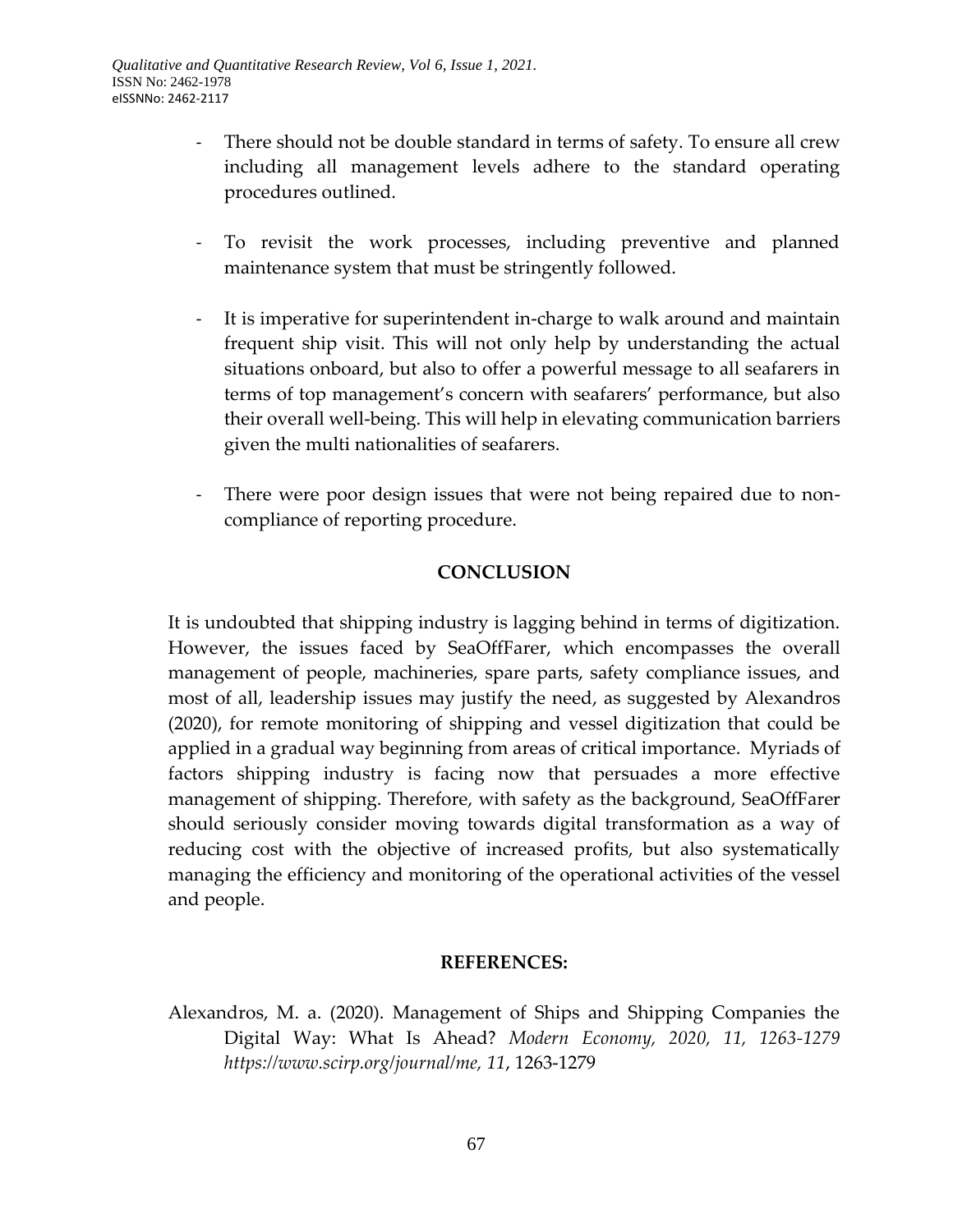- ATPI . (2018, August 15). *3 challenges facing crew managers right now*. (C. ©. reserved, Producer) Retrieved February 10, 2021, from ATPI Marine and Energy: [https://www.atpi.com/en/insights/marine-energy/3-challenges-facing](https://www.atpi.com/en/insights/marine-energy/3-challenges-facing-crew-managers-right-now/?_locale=en_GB)[crew-managers-right-now/?\\_locale=en\\_GB](https://www.atpi.com/en/insights/marine-energy/3-challenges-facing-crew-managers-right-now/?_locale=en_GB)
- BorneoPost. (2013, October 27). *Challenges within the shipping industry*. Retrieved February 10, 2021, from Borneo Post Online: https://www.theborneopost.com/2013/10/27/challenges-within-theshipping-industry/
- Burcu, O. E. (2020). Analysis of performance influence factors on shipboard drills to improve ship emergency preparedness at sea . *International Journal of Shipping and Transport Logistic, 12*(1/2), 92-116.
- Boodhoo, R. a. (2009, January 6). Justifications for Qualitative Research in Organisations: A Step Forward . *The Journal of Online Education, New York, 06 January 2009]*.
- Burak, G. a. (2020). Prediction of Ship Main Engine Failures by Artificial Neural Networks. (10.5505/jems.2020.90377, Ed.) *Journal of ETA Maritime Science , 8*(2), 98-113.
- Coccia, M. (2020). Fishbone diagram for technological analysis and foresight . *Int. J. Foresight and Innovation Policy, 14, (2/3/4).*
- Charles, W. (2020, Febraury 18). *7 issues facing the shipping industry in the new decade*. Retrieved from from WillisTowersWatson: https://www.willistowerswatson.com/en-MY/Insights/2020/02/7-issuesfacing-the-shipping-industry-in-the-new-decade
- Chin-Shan, L. C.-N.-H. (2016). The Impact of Seafarers' Perceptions of National Culture and Leadership on Safety Attitude and Safety Behavior in Dry Bulk Shipping. *International Journal of e-Navigation and Maritime Economy 4 (2016) 075 – 087, 4*, 075-087.
- Dorota, P. (2020). Maritime safety culture as a condition for sustainable shipping. (D. 10.17402/400, Ed.) *Scientific Journals of the Maritime University of Szczecin, 61*(133), 55-61.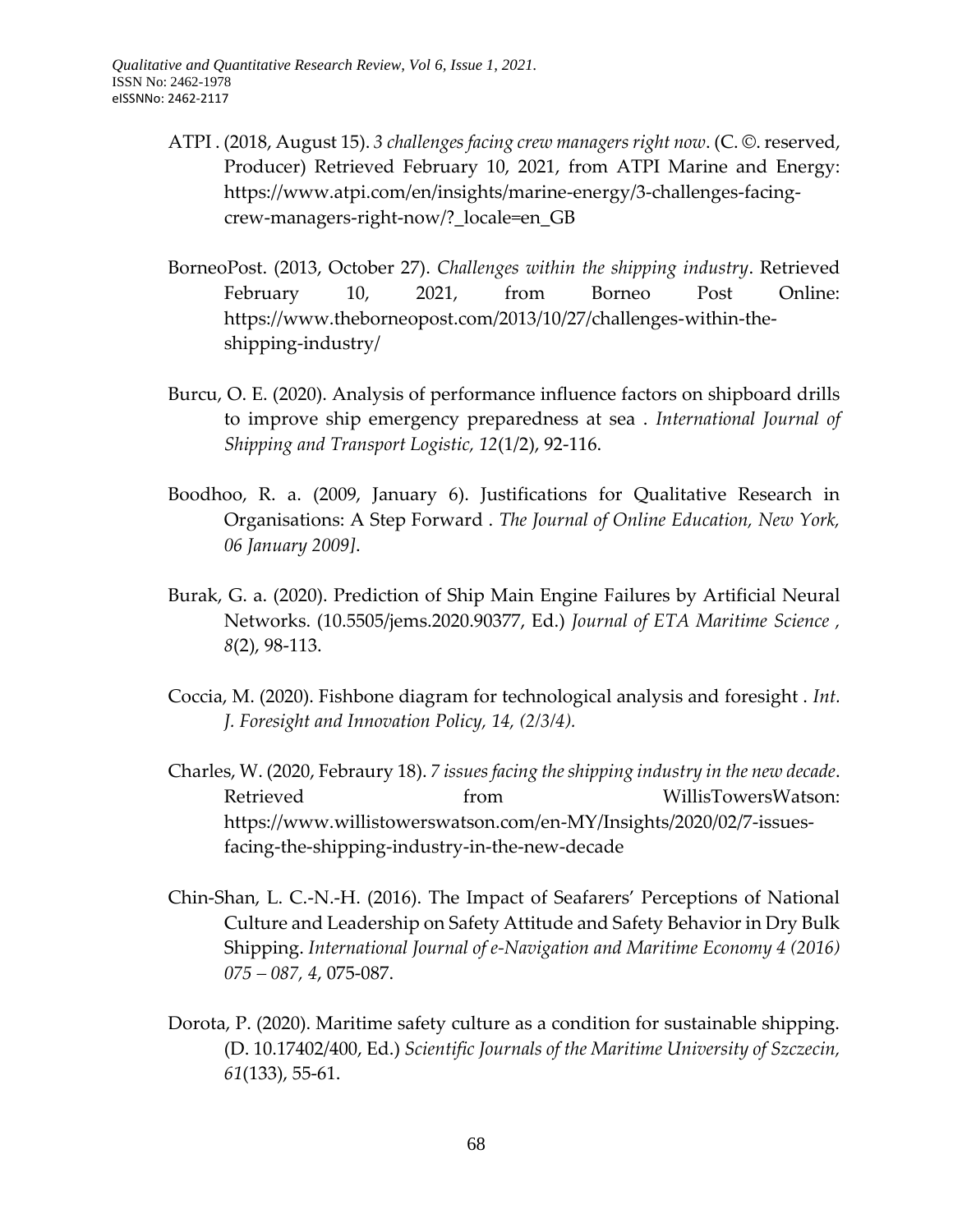- Dragoș, S. A. (2020). Maintenance onboard ships using computer maintenance management system. (d. 10.21279/1454-864X-20-I1-017, Ed.) *Scientific Buletin for Naval Academy, XXIII*, 134-141.
- Fajar, P. D. (2019). Reducing non conformance quality of yarn using pareto principles and fishbone diagram in textile industry. In doi:10.1088/1757- 899X/508/1/012092 (Ed.), *IOP Conference. Series: Materials Science and Engineering. 508* , p. 012092. Jakarta: IOP Publishing.
- Gkerekos, C. L. (2017, January). Ship Machinery Condition Monitoring Using Performance Data Through Supervised Learning. *Smart Ship Technology*, 24- 25.
- Goulielmos, A. M. (2020). Management of Ships and Shipping Companies the Digital Way: What Is Ahead? . (https://doi.org/10.4236/me.2020.117090, Ed.) *Scientific Research Publishing, 11*.
- Helen, D. E. (2020). Workplace fiddles in the shipping industry. (D. 10.1108/ER-07- 2019-0294, Ed.) *Employee Relations: The International Journal, 42*(4), 933-948.
- Jaime, L. (2002). Safety Culture in Shipping. *WMU Journal of Maritime Affairs, 2002, NO.1, 17-31, 1*, 17-31.
- Kian, R. B. (2019). Optimal spare parts management for vessel maintenance scheduling. (https://doi.org/10.1007/s10479-018-2907-y, Ed.) *Annals Operation Research, 272*, 323-353.
- Kim, T. a. (2017). Leading for safety: A weighted safety leadership model in shipping. (https://doi.org/10.1016/j.ress.2017.05.002, Ed.) *Reliability Engineering and System Safety, 165*, 458-466.
- Lijun, T. a. (2021). *Human Resource Management in Shipping: Issues, Challenges, and Solutions.* UK: Routledge.
- Mohammed, N. A. (2020, Sep). A Fishbone Analysis of the Use of Electronic Health Records (EHR) in a Primary Healthcare Setting: The Case of University of Cape Coast Hospital. (I. :. 2249-0868, Ed.) *International Journal of Applied Information Systems (IJAIS) – , 12*(33).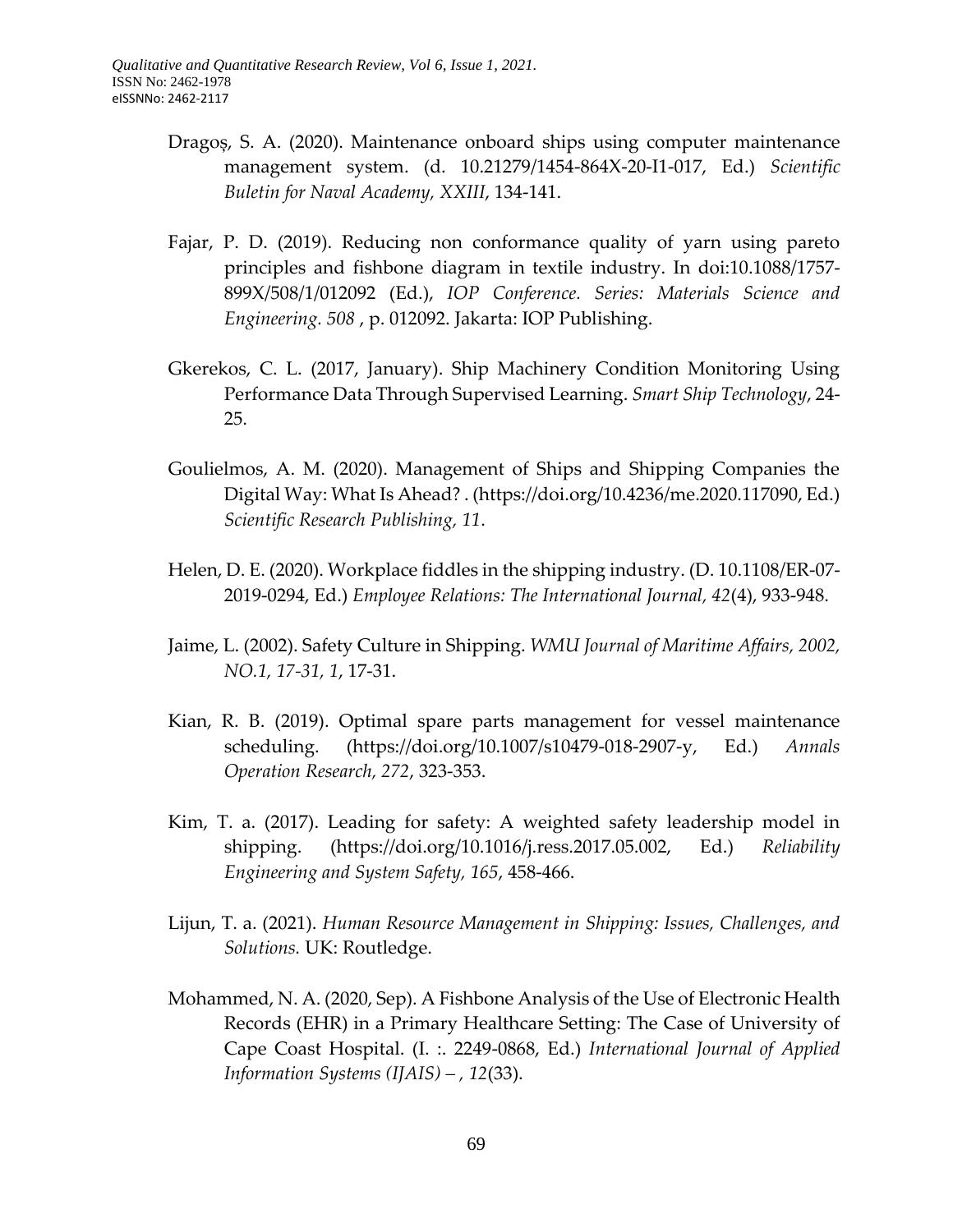- Nermin, H. V. (2020). Reporting as a Key Element of an Effective Near-Miss Management System in Shipping. (doi:10.3390/safety6040053, Ed.) *Safety , 6*(53).
- Patel, M. L. (2020). Development of Downtime Cost Calculator for Offloading Operations Influenced by Parametric Rolling. (doi:10.3390/jmse8010007, Ed.) *Journal of Marine and Science Engineering , 8*(7).
- Solmaz, M. P. (2020). The Effects of Safety Culture on Occupational Accidents: An explanatory study in Container Terminals of Turkey. *International Journal of Environment and Geoinformatics , 7*(3), 356-364.
- Subrat, N. (2020). Using Data Science to Enable Condition Based Maintenance and Classification for Offshore Assets. In P. N. SPE-202758-MS (Ed.), *Abu Dhabi International Petroleum Exhibition & Conference, Abu Dhabi, UAE, November 2020.* Abu Dhabi: OnePetro.
- Steven C. M., S. N. (2020). The human element in future Maritime Operations perceived impact of autonomous shipping. [\(https://doi.org/10.1080/001](https://doi.org/10.1080/001) 40139.2019.1659995 , Ed.) *ERGONOMICS , 63*(3), 334-345
- TheMaritimeExecutive. (2020, July 4). *The Impact of the Covid-19 Pandemic on Shipping*. Retrieved from The Maritime Executive: https://www.maritimeexecutive.com/editorials/the-impact-of-the-covid-19-pandemic-onshipping
- Veluplay G.K., S. R. (2020). Safety Practice In The UK Shipping Industry A Quantitative Assessment. *International Journal of Scientific and Technology , 9*(8).
- Veronica, J. N. (2020, December). Developing a predictive maintenance model for vessel machinery. *Journal of Ocean Engineering and Science, 5*(4), 358-386.
- Venus Y.H. L., K.-h. L. (2011). Editorial: Research in shipping and transport logistics. *Internatioal Journal of Shipping and Transport Logistics, 3*(1).
- Yan, L. a. (2020, July 15). Fund Management and Risk Control of Listed Ocean Shipping Companies Based on Cost Control Theory. (https://doi.org/10.2112/SI106-056.1, Ed.) *Journal of Coastal Research 106 (SI): 237–241., 106*, 237-241.